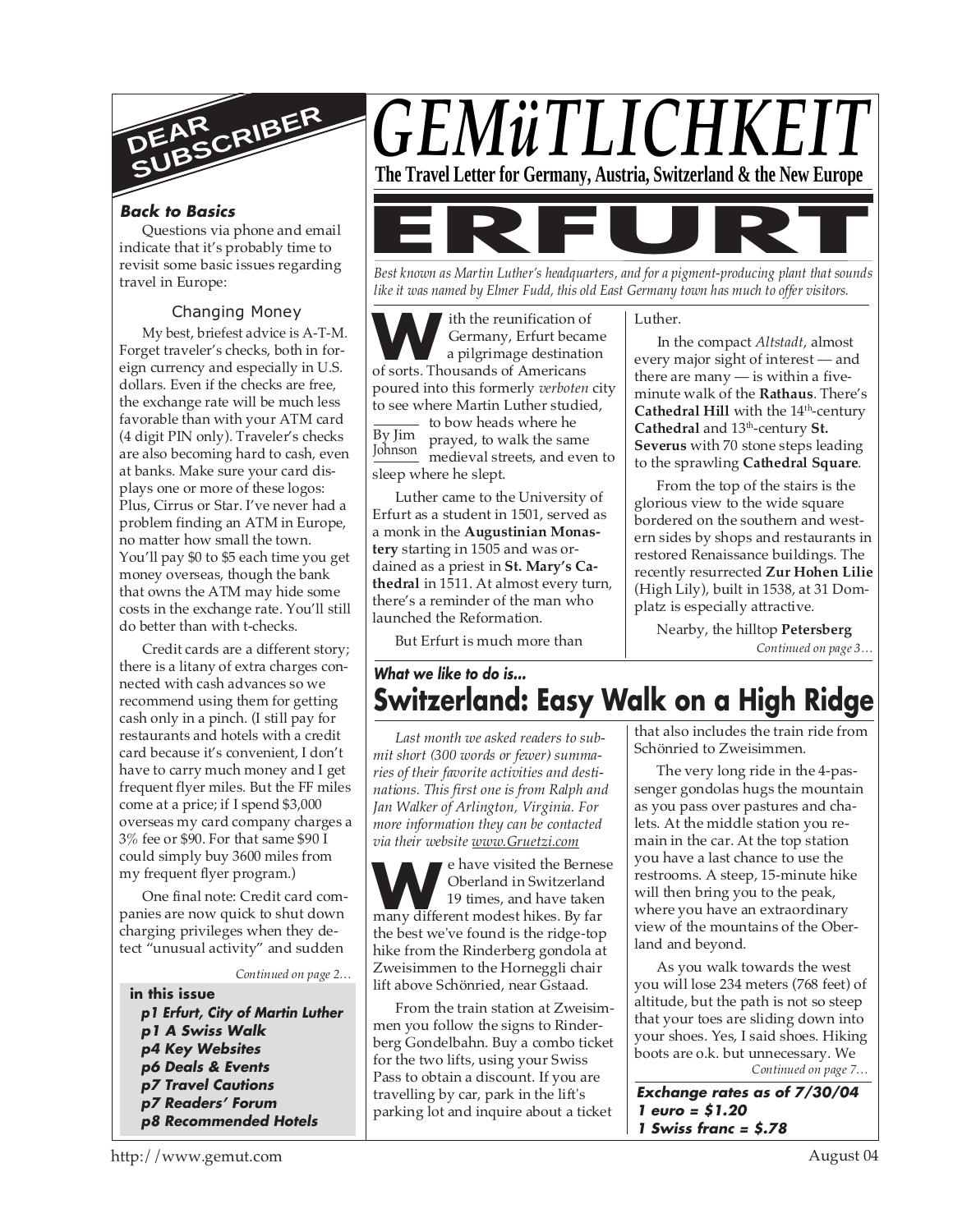# *DEAR SUBSCRIBER Continued from page 1*

overseas charges are definitely in that category. So it's a good idea to call your credit card company to let them know you're off to Europe.

# Don't Forget Local Tourist Offices

We're sometimes thrown for a loss by calls and emails requesting info on hotels, vacation rentals, facilities, and things to do and see. Since, in 18 years of *Gemütlichkeit*, we've run stories on perhaps 150 different destinations — mostly of the Berlin, Munich, Salzburg, Vienna, Zürich, Lucerne variety, mixed in with some Sylts, Werfens, Sions, Altenburgs, Steyrs, and Chateau-d'Oexs — we don't have a lot of info at our fingertips for the several thousand other worthy destinations. But virtually every town, except perhaps for the tiniest hamlets, has a tourist office filled to its beamed ceiling with fullcolor brochures, maps, hotel listings, vacation rental catalogs, all just waiting to be sent to prospective visitors who request them. How do you find these local tourist offices? Three ways:

1. Contact the main Swiss, German or Austrian tourism authority in the U.S. and ask how to get in touch with the tourist office in the city or region where you're headed.

2. The Web. Do a Google search using words such as 'tourist office' or 'tourism' plus the name of your destination.

3. *Michelin Red Guides*. There is tour-

ist office contact info for many of the thousands of towns listed in the Red Guides for Germany and Switzerland. There is no Red Guide for Austria.

# Rental Car Savings

I have no doubt that hundreds, perhaps thousands, of Europe-bound travelers make this costly mistake every day. They call one of the giant car rental companies — **Hertz**, **Avis**, et al — to get a quote on a car for pick up upon arrival at a major German Airport. Let's say they pay \$1000 for a three-week rental. Probably in the reservationist's *Spiel* there's some language about what's included; unlimited kilometers, taxes, fees, liability insurance, etc. But what often gets glossed over is that one of the fees included in that \$1000 is a 19% tax levied on rentals commencing at airports and train stations. That same car is likely available at a price of \$840 just a short taxi ride from the airport.

Of course, *Gemütlichkeit's* **travel department** is aware of this situation and always offers off-airport alternatives (By the way, if you pickup a car off-airport you can return it to the airport with no extra charge). The town of Kelsterbach, for example, is about a 5-minute, 8-euro cab ride from the Frankfurt Airport and has both Avis and Europcar offices.

Germany's 19% airport tax is now the highest in Europe, but not by much. Switzerland's and Belgium are 17%, Austria's is 15% and Italy 14%. Holland charges a flat \$75 for airport rentals and France \$30.

## Buy Point-to-Point Rail in Europe

This is no hard and fast rule, but if you've decided point-to-point rail tickets suit you better than a rail pass, it's often cheaper to purchase them in Europe, especially if two or more are traveling together and need seat reservations.

Here's an example. Hamburg to Munich, if purchased in the U.S. from **Rail Europe** (*Gemütlichkeit* is an authorized seller of Rail Europe products and does not charge shipping on most orders) is \$184 first-class and \$125 second class (\$368 and \$250 for two persons). The price in Germany for two persons is  $\hat{\epsilon}$ 250 or about \$300 first-class and from  $\epsilon$ 58 to  $\epsilon$ 167 (\$70-\$200) in second class. There seem to be more discount deals in secondclass. To compare point-to-point prices go to www.bahn.de (click Int. Guests) and www.raileurope.com.

Another factor is seat reservations. Purchased in the U.S. they are \$11 per person, per rail segment. In Europe they are \$3 per person, per **IN** segment. — RHB

# **Using Gemütlichkeit**

• Hotel prices listed are for one night. Discounts are often available for longer stays.

• All hotel prices include breakfast unless otherwise noted.

• Local European telephone area codes carry the "0" required for in-country dialing. To phone establishments from outside the country, such as from the USA, do not dial the first "0".

## **Logging on to our Website**

Back issues in text format from January 1993, except for the most recent 12, are available free to subscribers only at http://www.gemut.com (click on "Members"). To access the issues enter the user name and password published in this space each month. The new codes are:

User Name: **turf** Password: **7531**

|                                                                                                                                                                                                                                                                                                                       |                                                                                            | Vol. 18, No. 7 $GEM\ddot{u}TLICHKEIT$                                                                                                                                                                                                                                                                             | HOTEL RESTAURANT RATING KEY                                                                                                                                        |                                             |                                                                                                                                |                                                                          |
|-----------------------------------------------------------------------------------------------------------------------------------------------------------------------------------------------------------------------------------------------------------------------------------------------------------------------|--------------------------------------------------------------------------------------------|-------------------------------------------------------------------------------------------------------------------------------------------------------------------------------------------------------------------------------------------------------------------------------------------------------------------|--------------------------------------------------------------------------------------------------------------------------------------------------------------------|---------------------------------------------|--------------------------------------------------------------------------------------------------------------------------------|--------------------------------------------------------------------------|
|                                                                                                                                                                                                                                                                                                                       | August 2004                                                                                | The Travel Letter for Germany, Austria, Switzerland & the New Europe                                                                                                                                                                                                                                              | <b>Rating Scale</b><br>Excellent                                                                                                                                   | <b>Scale</b><br>$16 - 20$                   | <b>Restaurant Criteria</b><br>Food                                                                                             | 65%                                                                      |
| <b>Editor:</b>                                                                                                                                                                                                                                                                                                        | <b>Publishers:</b><br><b>Senior Wrtier:</b><br><b>Contributors:</b>                        | Robert H. & Elizabeth S. Bestor<br><b>Robert H. Bestor</b><br>Jim Johnson<br><b>Mark Honan, Nikki Goth Itoi</b>                                                                                                                                                                                                   | Above Average<br>Average<br>Adequate<br>Unacceptable                                                                                                               | $12 - 15$<br>$8 - 11$<br>$4 - 7$<br>$0 - 3$ | Service<br>Atmosphere                                                                                                          | 20%<br>15%                                                               |
|                                                                                                                                                                                                                                                                                                                       | <b>Consulting Editor:</b><br><b>Online Services:</b><br><b>Subscriber Travel Services:</b> | <b>Thomas P. Bestor</b><br><b>Kurt Steffans</b><br><b>Andy Bestor, Laura Riedel</b><br>Gemütlichkeit (ISSN 10431756) is published 11 times each year by UpCountry<br>Publishing, 288 Ridge Road, Ashland OR 97520. TOLL FREE: 1-800/521-<br>6722 or 541/488-8462, fax: 541/488-8468, e-mail travel@gemut.com. Web | <b>Hotel Rating Criteria</b><br>People/Service<br>Location/Setting<br>Guestrooms<br>Public rooms<br>Facilities/Restaurant                                          | 30%<br>15%<br>30%<br>5%<br>20%              | <b>Value Rating</b><br><b>Outstanding Value</b><br>Very Good Value<br>Average Value<br><b>Below Average Value</b><br>A Rip-Off | <b>Scale</b><br>$17 - 20$<br>$12 - 16$<br>$9 - 11$<br>$5 - 8$<br>$0 - 4$ |
| site: www.gemut.com. Subscriptions are \$67 per year for 11 issues. While<br>every effort is made to provide correct information in this publication, the<br>publishers can make no guarantees regarding accuracy.<br><b>POSTMASTER: SEND ADDRESS CHANGES TO:</b><br>Gemütlichkeit, 288 Ridge Road., Ashland OR 97520 |                                                                                            |                                                                                                                                                                                                                                                                                                                   | <b>Special <i>O</i></b> Designation<br>By virtue of location, decor, charm, warmth of management, or<br>combination thereof, an especially pleasant establishment. |                                             |                                                                                                                                |                                                                          |

### Gemütlichkeit 2 August 04

# **Vol. 18, No. 7 HOTEL RESTAURANT RATING KEY**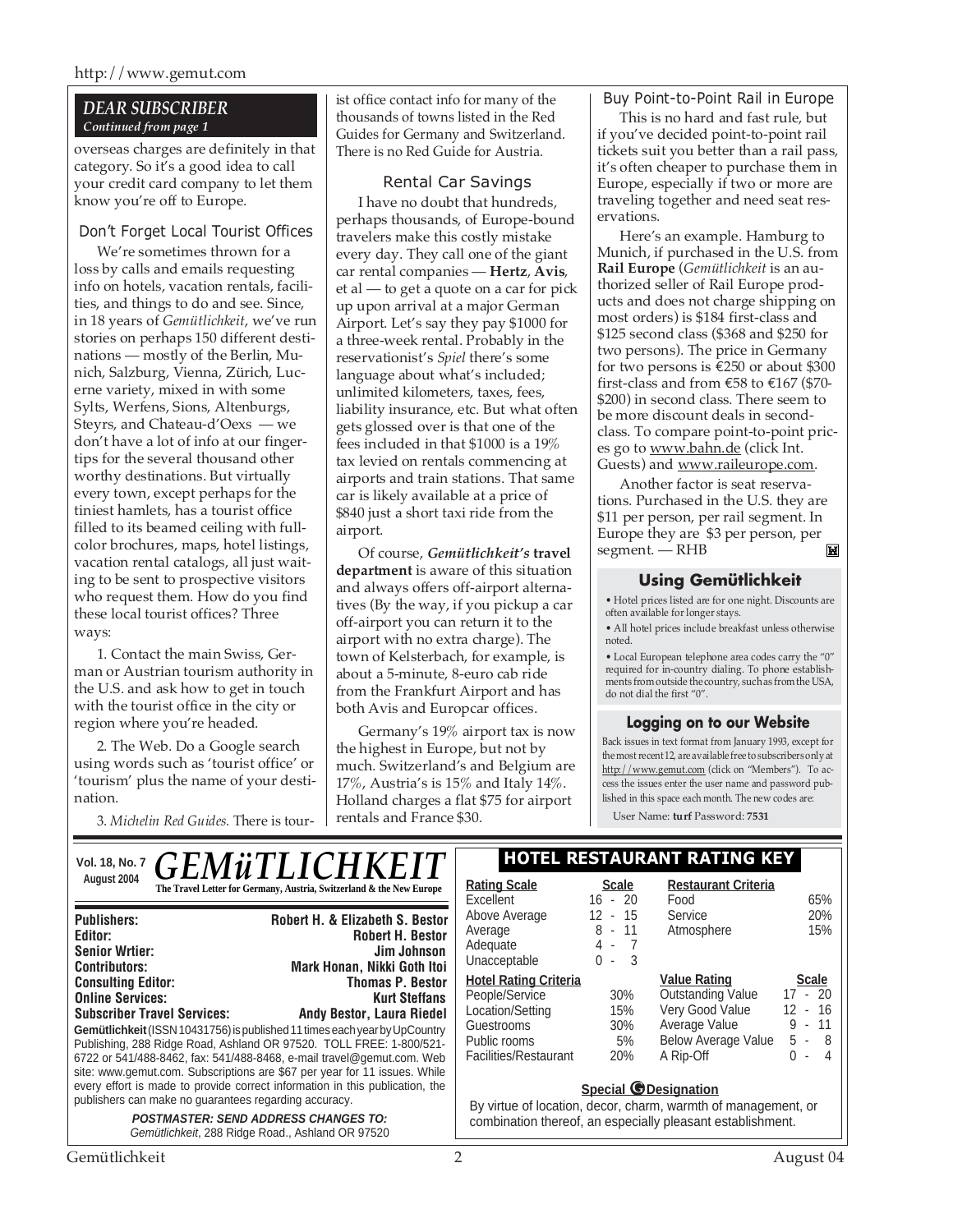# http://www.gemut.com

## *ERFURT Continued from page 1*

**Citadel**, started in 1664, is an almost completely preserved Baroque fortress and an excellent example of military construction through three centuries. (Take an evening torchlight tour through its passageways.) A quick stroll leads across the  $14<sup>th</sup>$  century **Merchant's Bridge** lined with 32 narrow houses to form the longest such edifice in Europe.

The Gothic **Augustinian Monastery** dates to 1277 and offers an exhibition on the life and work of Martin Luther. Even those not interested in Luther will be impressed by the architecture. They'll also be saddened by a crater that remains where residents huddled in the library basement in a vain attempt to escape a late-war bombing raid. Instead of protecting them, the medieval columns and arches collapsed and those within were crushed.

Walking through the **Anger 1** shopping pavilion, an early 20<sup>th</sup>-century *Jugendstil* structure now teeming with capitalist-driven boutiques and eateries, it's hard to believe that this town was part of the former East Germany. The city is alive. Shoppers fill the streets. Sounds of kids in courtyard playgrounds pour into the streets in mid-afternoon. Their older brothers and sisters tend to congregate longer, with a surprising number of body piercings and bare female midriffs. University students also enliven the scene, though they actually seem more subdued than the teens.

# **History to 'Dye' For**

The history of Erfurt begins with the 742 founding by St. Boniface. The city became one of the richest of the Middle Ages thanks to a plant called 'woad,' which at the time was the primary source of blue dye for textiles. The value of the finished dye powder matched that of gold until the early 15<sup>th</sup> century, when demand fell due to imports of tropical indigo die. Even after woad fell from favor, Erfurt remained the crossroads of two major trade routes — an eastwest route from Paris to Kiev and a north-south route between northern Germany and Italy — which brought

# **Erfurt Basics**

**Population:** 217,000

**Elevation:** 315 meters/1033 feet

**Tourist Info:** Benediktsplatz 1, D-99084 Erfurt, tel.: +49 3 61 66 40-0, fax: 66 40-290, email: service@erfurt-tourist-info.de, web: www.erfurt-tourist-info.de or www.historicgermany.com

#### **Driving Distances:**

| 303 km |
|--------|
| 218 km |
| 253 km |
| 419 km |
| 140 km |
| 412 km |
| 711 km |
|        |

#### **Major Events:**

March-April: Thuringian Bach Festival June: Merchant's Bridge Festival Aug.-Sept.: Cathedral Steps Festival Plays Sept.: Festival of Church Music Nov.-Dec.: Christmas Market

**Recommended:** Guided tour with English-speaking guide Hans Peter Ahr, bookable through the tourist office.

revenue and culture to the city.

In a district of former woad warehouses, narrow alleys still show the marks of medieval wagon wheels.

Interestingly, the dye was produced by grinding dried leaves to powder and fermenting it with a mixture of water and urine. The city's male workers were always eager to assist in the cause, and free beer was exchanged for a free liquid contribution. Houses where beer was available were indicated by straw bundles stuffed in so-called entry-way "beer holes," which still remain. Since much of the fragrant fermentation took place under the hot eaves of merchant's homes, some Erfurters say the olfactory challenges that had to be overcome by these wealthy merchants are the origin of the term "stinking rich" (*Stinkreich*).

# **Architectural Treasures**

As evidenced by extensive examples of architecture in virtually every architectural style in every architectural period from medieval times to the present, the city experienced waves of prosperity during the 17<sup>th</sup> through 19<sup>th</sup> centuries. A short stroll along the **Anger** (the primary shopping street that once was a crowded marketplace where farmers sold woad to dye producers) offers a stone textbook of architectural styles from six centuries of European history. The **Fischmarkt**, near the **New Town Hall**, is rimmed by interesting buildings, not the least of which is the New Town Hall itself, a Gothic Revival structure from the latter half of the 19th century. The **Zum Breiten Herd**, was constructed in 1584 in High Renaissance style, then redone in the late 1890s in Neo-Renaissance. Another, the 1562 **Zum Roten Ochsen,** contains a colorful portal distinguished by a carving of a blood-red ox.

Although the outside of the Town Hall is relatively plain, the interior holds a few surprises — even beyond its monumental entrance hall and vividly colored neo-Gothic wall decoration. The greatest treasures are the large oil paintings that fill the stairwell and landings up three double flights of stairs. The pictures are detailed and compelling: In one, Martin Luther is slumped over a writing table as he translates the New Testament into German. Brilliant light streams through the window and it's obvious he has worked through the night, his candle is almost burned down to the holder.

# **River City**

Along the **River Gera**, which splits as it flows through the Old Town, students and seniors alike dangle their feet over the walls. Others camp out for coffee and pastries on terraces built over the water. The **Little Venice** neighborhood, just a few paces from the Augustine Monastery, feels more rural than urban, as the river divides to create islands and riverside paths.

In the river-front area along and around the **Lange Brücke** (Long Bridge), four centuries of townhouses dating to 1268 line streets and alleys in their original medieval layout. Art galleries, restaurants, boutiques and clothing stores create an enticing mix. Balconies and decks stretch on stilts over the river.

# **Walkable City**

To get a sense of how the town appeared at various times over its history, visit **Kunsthandlung Valdeig** at Kettenstrasse 10, just around the corner from the Cathedral Square. The in-residence artist, who is often in the shop (if not, his daughter fills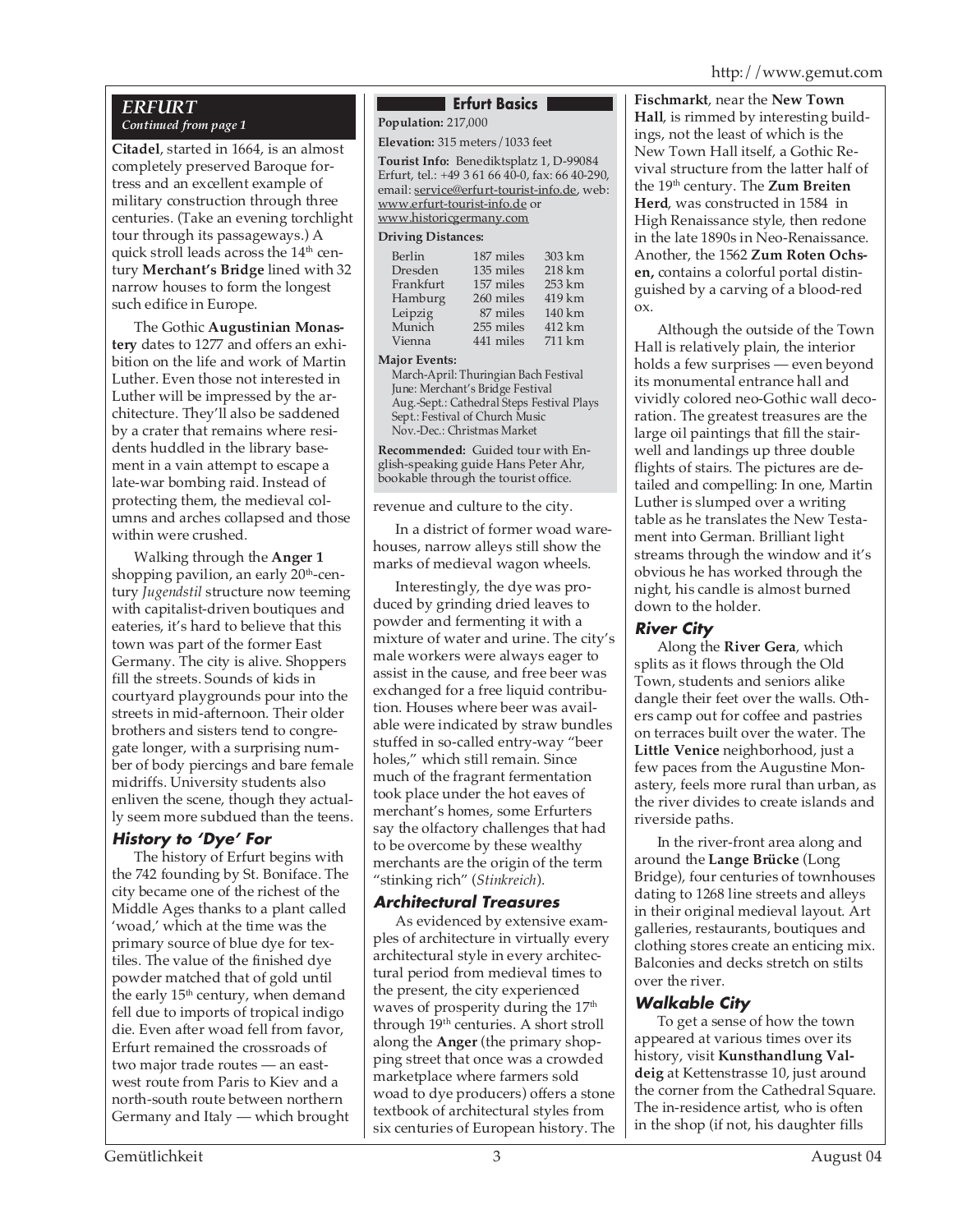### http://www.gemut.com

in), is known well beyond his region and country for historical sketches and watercolors. He combines his own knowledge of history with contemporary settings and old prints to create views of Erfurt through the centuries. (tel. or fax +49 0361 792 0367, www.valdeig-fineart.de)

An often overlooked quarter almost adjacent to the Cathedral Square is the **Andreasviertel**, once home to the city's craftspeople and artisans. The area has the feel of a village, a collection of modest, yet pleasing  $16<sup>th</sup>$ - and  $17<sup>th</sup>$ -century homes, most of them two stories with gabled roofs. Urban pioneers have turned the Andreasviertel into yuppie heaven and are helping to ensure that many formerly derelict structures will find new life in the  $21<sup>st</sup>$  century. A quick look beyond the entrances of these homes reveals modern and often completely refurbished interiors behind medieval façades.

Since they bisect the historic district, the city's trams can rest weary legs and speed visitors between key points. They also provide easy access to outlying areas such as the villas in the south of town, the product of late 19<sup>th</sup>-century industrialism, commerce and wealth. Tram and bus stops have signage with direction arrows, maps, and schedules.

#### **Key Websites for the Traveler**

**• www.gemut.com** Gateway site for travelers to Germanic Europe, including car rental, rail passes, hotel bookings, traveler feedback, travel tips and past issues (free access to back issues for subscribers; see log-on info on page 2).

**• www.viamichelin.com** The Michelin database of hotels and restaurants plus great interactive trip planning tools.

**• www.travelgearnow.com** Guidebooks, maps, travel accessories, luggage, all at 10% off for subscribers.

- **www.webflyer.com** Informative frequent flyer forums make this a must for air travelers.
- **bahn.hafas.de/bin/query.exe/en** German rail. Train
- schedules throughout Europe, not just Germany.
- **www.sbb.ch/index\_e.htm** Swiss and European rail schedules.
- **www.ski-europe.com** Top web resource for skiers with much data on Alpine resorts.
- **www.myswitzerland.com** Website of Switzerland's national tourist authority.

**• www.germany-tourism.de** Germany's national tourist authority.

**• www.austria.info/us** Austria's national tourist authority.

**• http://www.hhog.de** Website for an alliance of historic German cities.

# **City of Parks**

Within a few minutes' walk of almost any point in the city, green space awaits visitors. One wonderful refuge is the **Predigerhof Church** park, surrounded on three sides by a high wall and on the fourth by the church itself. Only a small gateway off a nondescript alley allows access to a lawn made for lounging, a private picnic or simply quiet contemplation.

Behind the train station, **City Park** rises in a series of stone terraces. The old **Brühl Park**, built as a refuge for nobility in the 18<sup>th</sup> century and now gone quite literally to seed, is being tamed and manicured.

**South Park** runs the length of eight city blocks. Along the path one abruptly encounters rows of crosses in a quiet cemetery: "Here lie the bombing victims of spring 1945."

### **Excursions**

For a country diversion, head to nearby **Steigerwald Forest**, a series of low rolling hills and a popular recreation spot for Erfurters. Whether for a full meal or just *Kaffee und Kuchen*, (coffee and pastry) it's worth a trip to the **Waldcasino** (a restaurant, not a gambling establishment), the **Restaurant am Bismarckturm** or the **Waldhaus** (with its own microbrwery) on a ridge overlooking the city. Another good view is from the **Bismarck Tower**, temporarily renamed "Freedom Tower" during Soviet times.

On the far side of the Steigerwald is **Water Cress Park**, a unique attraction. Cultivated in the park since 1769, watercress was prized even by Napoleon. Tours run year-round, but the harvest takes place only during the cooler months of September through May. **Cafe Kresseschlösschen**, in the small "Water Cress Castle," offers watercress dishes and other fresh specialities.

As the capital of the State of Thuringia, Erfurt is also a good base for explorations into one of Germany's most picturesque states. The city actually lies in a broad "bowl" surrounded by wooded mountains. Within half-an-hour's ride by car,

train or bus, is the Goethe-Schiller city of **Weimar**, with its classical buildings, or **Arnstadt**, where the young Bach served as organist. Nearby, too, is **Eisenach** with its **Wartburg Fortress**, where Luther translated the New Testament.

Along the way, castles and fortresses often appear on the horizon; "**Drei Gleichen**," southwest of Erfurt, is a collection of three such citadels. **Molsdorf Palace**, less than 10 miles from Erfurt, is the Late Baroque "pleasure castle" once known as the Thuringian Versailles, with its English garden (and great café desserts). And **Wasserburg Kapellendorf** is one of Germany's largest moated castles.

At the **Thuringian Open Air Museum** in Hohenfelden, guests can explore more than 30 rural half-timber buildings that span four centuries and hundreds of acres. Structures include barns, farmhouses, stalls, aviaries and a one-room schoolhouse.

# **Lodging**

As with many cities in the former East Germany, prices for hotels and restaurants don't break the bank. It's easy for a couple to hold spending at €75 per day per person without sacrificing comfort. A frugal traveler could probably keep to  $€50$ .

## Augustiner Monastery

One of Erfurt's best values and certainly the most historic setting is the Augustiner Monastery, where Martin Luther spent five years as a monk (no such requirements face today's visitors). Rooms are clean, modern and sparsely decorated bed, chair and desk but no television, radio or telephone — with private bathrooms/showers. (Note: Linens are provided, but you must supply your own soap and shampoo.)

Feel free to meditate in the cloisters, listen to organ concerts, or attend prayer services conducted by one of the seven resident nuns from the Casteller Ring Community, which also runs the Klosterstube, a pleasant café with tempting pastries. Breakfast is at long tables that promote communication.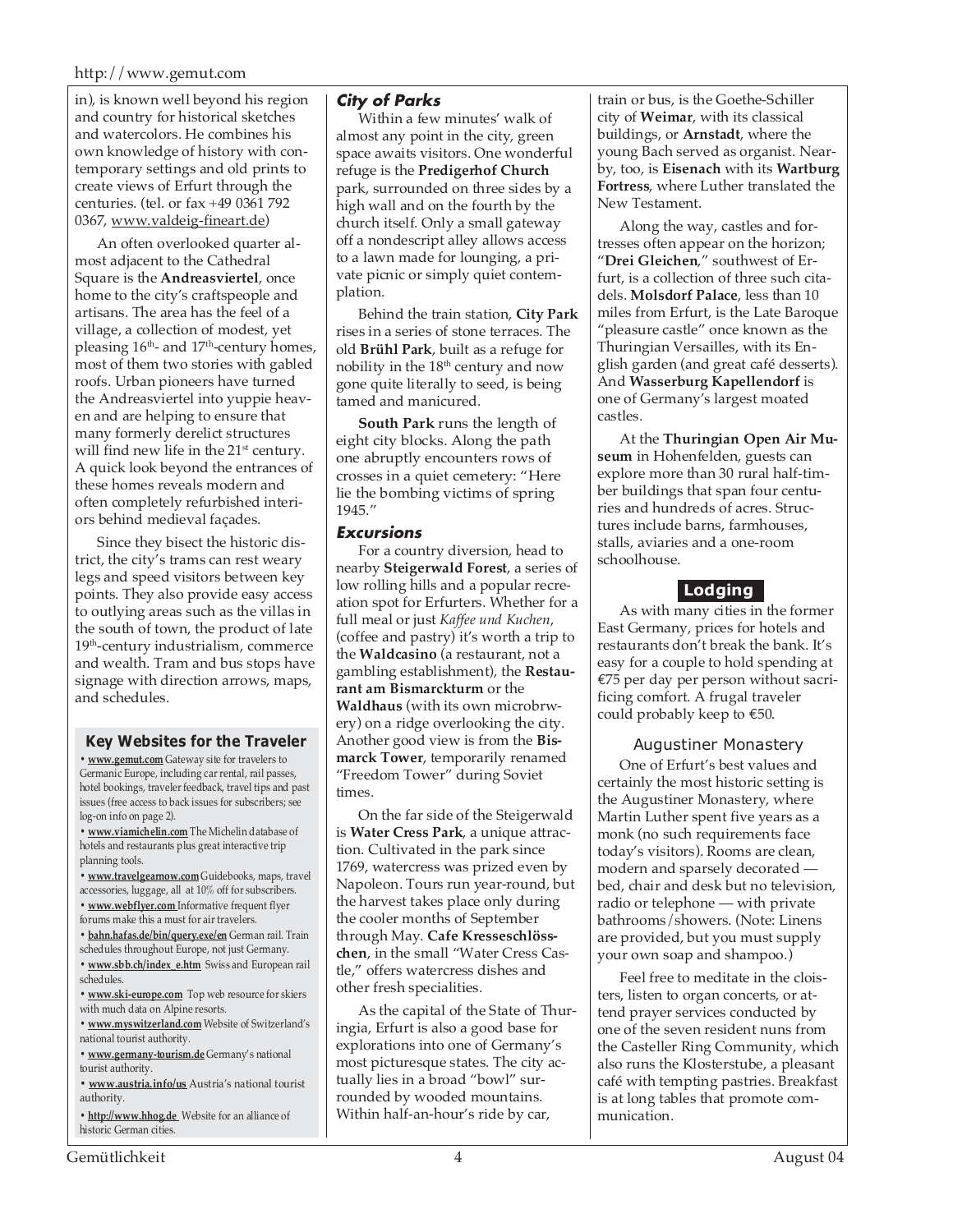**Contact:** Augustinerkloster zu Erfurt, Augustinerstrasse 10, D-99084 Erfurt, tel. +49 361 57 66 00, fax 57 6 099, email: info@augustinerkloster.de, web: www.augustinerkloster.de **Daily Rates:** Singles €45, doubles €76. **Rating:** QUALITY 10/20, VALUE 14/20

# Hotel-Restaurant Gartenstadt

This small, friendly hotel is in a working-class neighborhood on the outskirts of town. As guests walk to the tram (perhaps 100 paces away), they join shoppers, workers and school kids for the eight-minute trip to town. Returning at the end of the day, they pass gardeners tending tiny patches of paradise, nod to folks relaxing on the restaurant terrace, retrieve their room key from a cordial desk clerk, and feel very much at home.

Home may admittedly be up several flights of stairs — no lift — so be sure when booking to let the staff know if your mobility is limited. Fourth floor guests (room 30 for two beds together, room 29 for two apart), however, have the bonus of a balcony overlooking neighboring red-roofed houses and west toward green hills and splendid sunsets. Light sleepers should request rooms facing the rear, since traffic on the Binderslebenerstrasse starts early.

The restaurant, with its homestyle regional specialities and doting wait staff, is worth at least one lingering meal.

**Contact:** Hotel Gardenstadt, Binderslebenerstrasse 212, D-99092 Erfurt, tel +49 361 210 4512, fax 210 4513, email: email@hotel-gartenstadt.de, web: www.hotel-gartenstadt.de. **Daily Rates:** Singles €50, doubles €70 **Rating:** QUALITY 12/20, VALUE 15/20

# Victor's Residenz-Hotel

Part of a small chain of residencestyle hotels, Victor's four-star Erfurt property appeals to long- and shortterm visitors alike. The expansive lobby sweeps across to an equally expansive restaurant. Both blend classical elegance with Mediterranean style.

Guestrooms are spacious and modern and feel more like designer bedrooms than hotel rooms. The suites are absolutely enormous with floor-to-ceiling windows on two sides.

The property stands outside the ring streets near the Steigerwald Forest, with easy access to the Autobahn. It's just a three-minute walk to the nearest tram stop and then a 12 minute ride to the *Altstadt*.

The restaurant offers elegant but relaxed dining with a flair for Mediterranean dishes like ravioli with mushrooms, Castillian lamb with thyme and beans, and seafood in saffron cream with garlic dumplings.

**Contact:** Victor's Residenz-Hotel Erfurt, Hässlerstrasse 17, D-99096 Erfurt, tel. +49 3 61/65 33-0, fax 33- 599, email: info.erfurt@victors.de, web: www.victors.de. **Daily Rates:** Singles €105-150, doubles €115-160, Parking garage: €8. **Rating:** QUALITY 14/20, VALUE 14/20

# Sorat Hotel Erfurt

For those seeking modern comforts in a traditional setting, the Sorat is a good choice. Located in the heart of the city, the historic medieval inn formerly known as "The Old Swan" has been transformed into a designer hotel that does a good job of meeting the Sorat Group's philosophy of integrating old and new. From outside, the old building is restored faithfully, the stone construction covered with stucco and painted a traditional yellow.

The 85 French-designed guest rooms and furniture use mostly natural materials — beechwood and linen — with bright touches of aluminum and glass. The older construction dates to the Middle Ages.

**Contact:** Sorat Hotel Erfurt, Gotthardstrasse 27, D-99084 Erfurt, tel: +49 361 674 00, fax 674 0444, email: erfurt@sorat-hotels.com, web: www.sorat-hotels.com **Daily Rates:** Singles €99-142, doubles €119-162; weekends singles €80-93, doubles €100-113. Garage €9. **Rating:** QUALITY 15/20, VALUE 14/20

# Hotel Zumnorde am Anger

**EDITOR'<sup>S</sup> CHOICE** Don't be put off by the tiny, sidestreet entrance to the Zumnorde. What looks from the outside like a small pension expands quickly into a 50-room, fourstar hotel overlooking the action of

the Anger. The lobby is as bright and cheerful as the hotel's staff.

Despite the relatively few rooms in this private hotel, several staff members seem always to be on hand to welcome and provide service. Their smiles and greetings are genuine and cordial, whether registering guests or pouring a dark beer at the seven-seat lobby bar.

Unless you're an extremely light sleeper (thick-glazed windows reduce even trolley sounds to a light rumble), ask for a room overlooking the Anger. The views are to a panorama of architectural styles, from early Renaissance to Bauhaus.

Guestrooms are very large with plenty of room to spread out over desks and sitting areas. Bathrooms and closet space are also generously sized (specify whether you want bath or shower). Beds are extra long and super comfortable.

**Contact:** Hotel Zumnorde am Anger, Anger 50/51, D-99084 Erfurt, tel. +49 0361 56800, fax +49 0361 5680400, email: info@hotel-zumnorde.de, web: www.hotel-zumnorde.de.

**Daily Rates:** Singles €100-120, doubles €120-149; weekend discounts, doubles €100-113. Garage €9. **Rating:** QUALITY 15/20, VALUE 16/20

# **Sustenance**

# Rathaus Arcade Restaurant

Perfectly located in the center of the *Altstadt,* the Rathaus Arcade offers a fine variety of traditional Thuringian and German specialities: *Sauerbraten* with red cabbage and *Klössen* (potato dumplings), smoked trout (served whole), pork hock with *Sauerkraut* (better known as a Bavarian dish but quite at home in Thuringia), a giant Thuringian *Bratwurst*, and the butcher's platter with a variety of sausages, meats, cheeses, condiments and bread. A fine accompaniment is a super dark — black, really — brew from nearby Eisenach that will please beer-lovers.

Inside, dining is in the arcade, a space created between the original external wall and the new wall that glasses in the Gothic Revival arches and columns. Despite the starched linens, the setting is casual.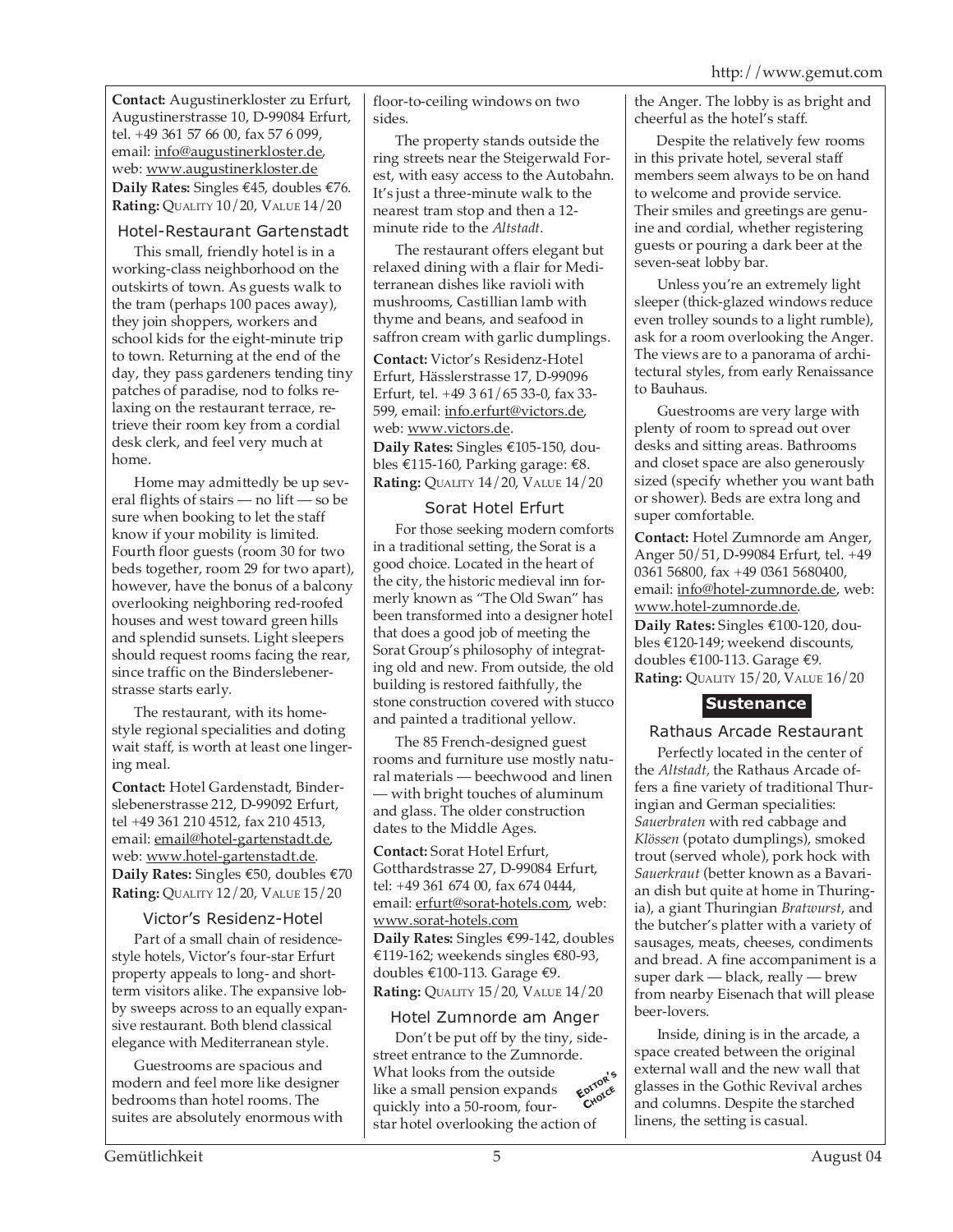### http://www.gemut.com

If weather permits, dine outside on the raised stone terrace — almost a stage. It's perfect for people watching and for studying the historic buildings across the way. Inside or out, the wait staff is especially friendly and attentive.

Entrées range from €7-14 with most hovering below €10.

**Contact:** Rathaus Arcade Restaurant, Fischmarkt 1, D-99084, Erfurt, tel. +49/0361/655 2295 93, fax 655 2296. **Ratings:** QUALITY 14/20, VALUE 15/20

## Parkkaffee Hopfenberg

If you didn't know someone in Erfurt (or read this newsletter), chances are you wouldn't stumble on the Parkkaffee Hopfenberg. It sits somewhat hidden in a residential area about 10 minutes by car from the *Altstadt*. But its remote location hasn't kept crowds of local residents from making it their new favorite — not a place to see and be seen, but one where they can relax with friends and be assured of superb dining, excellent service and no sense of being rushed. **EDITOR'<sup>S</sup> CHOICE**

Upon arrival, it's likely you'll get a warm greeting from owner Thomas Hoefit who will make sure you're properly tended to. Among your fellow diners will be members of parliament, which is located nearby, and residents from the surrounding, upscale neighborhood.

From behind the bay windows of the restaurant's "winter garden," or from under the spreading chestnut trees of the garden terrace (perfect for the restaurant's summertime grill parties), it's a gorgeous green view to the spires of Erfurt's *Altstadt*.

One recent delight was roast duck with traditional Thuringian dumplings, made not with bread as in much of southern Germany and Austria, but with potatoes (and a few white-bread croutons) half mashed, half grated and raw, molded into a ball and dropped into lightly boiling water. They're served with extra gravy because, as Herr Hoefit explains, the dumplings must "swim." Red cabbage in a potato "basket" rounded out the plate.

Although the wine list offers

many other options, an almost sure bet is the Dornfelder, a red wine grape from vineyards near Dresden, in one of eastern Germany's two wine regions.

Plan on a reasonable €15-25 per person with beverage.

For those who don't mind a short walk, the best way to the Hopfenberg is via streetcar. From the stop, it's about 10 minutes on foot through beautiful residential neighborhoods. (A taxi ride will run just under  $\text{\textsterling}10$ each way.)

**Contact:** Thomas and Silvia Hoefit, Parkkaffee Hopfenberg, Am Hopfenberg 14, D-99096 Erfurt, tel. +49/ 0361/373 5321, email 373 2388, email info@hopfenberg.de, web: www.hopfenberg.de. **Rating:** QUALITY 17/20, VALUE 17/20

## Gasthof zur Hohen Lilie

In the months after it opened in October 2002, the design of the Gasthof zur Hohen Lilie was a favorite subject of discussion among local residents. Some liked the renovation of the original building, the clean modern look of the newly-built section added on to the rear, and how both integrated modern and medieval. Others claimed that such a historic building — kings, reformers and conquerors hung out here — should have been more restored than renovated, that it had lost its connection to the past.

Enter from the Domplatz through the blue façade and broad gate, and enjoy both "perspectives." Despite the high-class look, presentation and taste, the restaurant is aimed more at light, relatively inexpensive dishes. Any of the following cost less than  $E$ 7: Tureen of bean soup with crispy bacon, herring filets with boiled potatoes, or a platter of local sausages and cheeses. For a few euros more, there's rabbit in buttermilk sauce with carrots, or duck with apple red-cabbage and dumplings.

**Contact:** Gasthof zur Hohen Lilie, Domplatz 31, D-99084 Erfurt, tel. +49/0361/60 11 99 0, fax 11 99 9, email info@hohe-lilie.de, web: www.hohe-lilie.de. **Rating:** QUALITY 14/20, VALUE 15/20

# **Deals & Events**

■ **Trier Package:** Germany's oldest city offers a "Get Acquainted with Trier" package for as little as €39 per person. The double occupancy price includes an overnight stay with breakfast, a guided city walking tour, and a full-color guidebook on Trier. Contact: www.trier.de/ tourismus/english/packages/ getacquainted.htm

■ **Swiss Week With Air:** Seven-day Switzerland vacations, valid September 6 through October 27, start at \$999\* per person and include roundtrip air from the U.S., a fourday Swiss Flexipass (travel days need not be consecutive), and two nights hotel with breakfast in each of three cities: Lucerne, Interlaken and Montreux. (\*Rate does not include up to \$140 per person in airfare taxes and government fees.) **Contact: 800-521-6722.**

■**Rubens in Vienna:** The city's **Albertina Museum** will exhibit the works of Peter Paul Rubens Sept. 15-Dec. 5. Immensely successful during his lifetime, the Flemish artist ran a large workshop and often did sketches which were then turned into large-format oil paintings by assistants. For the first time, the Albertina will devote an exhibition to works by Rubens himself, from sketches to oils. The museum's extensive Rubens' holdings will be supplemented by a number of loaned items from around the world. Contact: Albertina, tel. +43/ 01/53483-0, web: www.albertina.at.

■ **Vienna's Spittelberg:** One of the town's most charming, hidden lanes is Spittelberggasse (very near our recommended hotel, **Altstadt Vienna** see list page 8) Through Sept. 12, the old wooden Viennese stage of **Theater am Spittelberg** (Spittelberggasse 10, www.theateramspittelberg.at) offers a wide variety of music, theatre, dance, cabaret and slapstick humor.

The baroque Spittelberg district, which attracts handicraft enthusiasts, art buyers, gallery hounds, and furniture buffs, also is home to culinary attractions such as **Plutzer Bräu**, **Lux** and **Amerlingbeisl**.  $\mathbb{M}$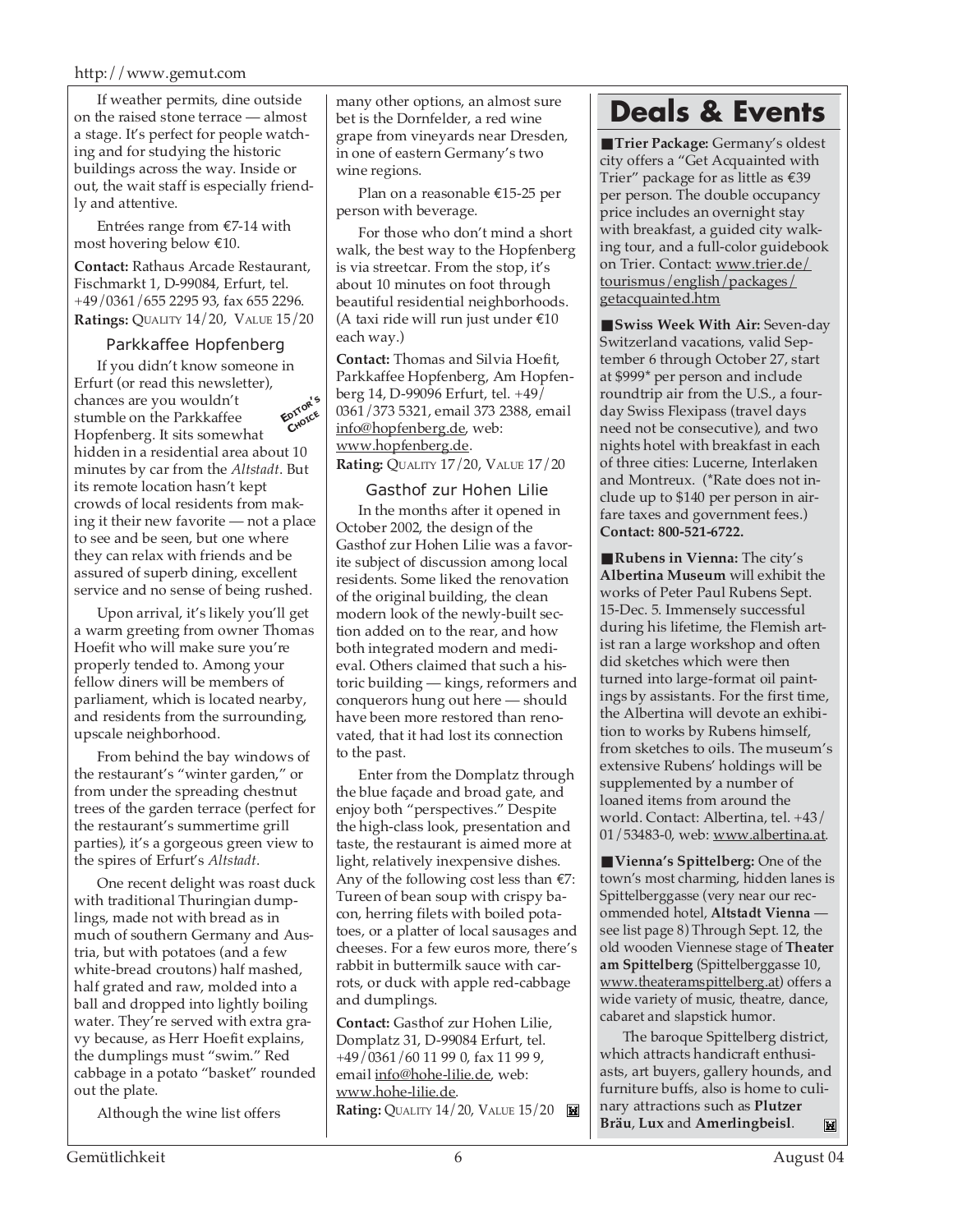# *SWISS WALK*

do, however, use walking sticks.

During much of this hike you are presented with many spectacular views and photo ops. At the midpoint you'll find the **Hornberg Hotel & Restaurant**. Have a snack or drink on their terrace, or just go through the restaurant and down the stairs to use the restroom.

About half of this hike, especially the part approaching and leaving Hornberg, is a dirt road, so you can concentrate on the scenery and not on your feet.

From Hornberg follow the sign to Horneggli, though you could extend the walk an hour or by instead hiking down to Gstaad. But I highly recommend you follow the trail to the lift at Horneggli. You will have hiked 3 hours by then. If you have a little time left you can continue around the mountain for about 20 minutes for grand views of Saanen and Gstaad, but be sure to be at the lift before the last *Talfahrt* or valley trip, at 5pm. Those who are young — or just young at heart — can ride the tire swing on a cable next to the lift station.

The chairlift holds three persons and has a folding dome for use in bad weather. You descend to Schönried at treetop level, with even more beautiful views. From the valley station walk two blocks to the train station and return to Zweisimmen. This 20 minute ride is aboard the Montreux-Oberland-Bernois or MOB railroad, part of the Golden Pass system. I consider the MOB to offer the best alpine scenery per mile of any route in Switzerland, including the Glacier Express. You can return on the regular train, the Panoramic Express or the sleek Crystal Panoramic Express. No reservation is required for this short segment of the run.

These lifts are open from the 3rd Saturday in June until the 4th Sunday in October (check). Hiking is best later in the season, after the snow has completely melted and the ground has dried. Don't begin this hike if rain or snow is predicted on the mountains. — you want the best possible weather. M

# **Readers' Forum**

# **Stuttgart Hotel/Rail Package**

I would like to echo Ralph Lovell's positive comments on the **Hotel Traube** at the south edge of Stuttgart. Five guys on a German car tour used that lovely little hotel as our headquarters for a week last fall. The rooms are spacious and nicely appointed. The hotel is located about five minutes from the airport but it is outside the flight paths in a small little village area. Hence, it is quiet. The food was five-star. Their restaurant is favored by the locals who know a good thing. A novel feature is their "stube." It is called Ricki's and located across the driveway from the main hotel building. They don't serve food in the stube, just drinks, as far as I know. The fine restaurant is located in the hotel. They don't have elevators but the climb up to the third floor wasn't bad to get to my room.

On another topic, last year I wrote to you after Sue and I toured Germany on the **International Railway Travelers Society** trip. That one was great, especially the little village of Wernigerode, southwest of Berlin. This year we went on the Swiss Alpine tour sponsored by the same organization. Would you believe 49 real trains in fifteen days! Virtually the entire trip was in the Alps. None of the individual train rides took more than a couple of hours. Our luggage was transported ahead of us so most of us carried small backpacks and nothing else other than cameras. Our guide was the same Werner Schoen that took us around last year, a real pro.

The itinerary started at the **Hotel Wilden Mann** in Lucerne, wandered down to Interlaken (**Hotel Beau Rivage**), on to Montreux, Zermatt and then via the famous Glacier Express to Chur. From there we made a gorgeous trip to Ticino on the Bernina Express. The whole tour was just one spectacular route after another.

For those readers of yours who do not wish to drive, these tours are a superb alternative. Next year they are

# **EXVISS WALK** Continued from page 1

■ **Ryanair to Phaseout Checked Luggage:** The Ireland-based, lowcost airline has announced plans to restrict passenger baggage to a single carry-on piece. One method Ryan will use to discourage checked luggage is to charge about \$90 to check a single bag. Precisely when the new policy will be fully implemented is not clear, but several media reports have used the phrase "sometime next year." Already the airline's weight limit for checked luggage is about half that of the average transatlantic carrier and it charges about \$8 per kg (2.2 pounds) for overweight luggage. Each Ryan passenger is currently restricted to a total of 15kg (about 32 pounds) in checked luggage and 10kg (about 22 pounds) carry-on.

■ **Car Rental Documentation:** European car rental counter employees who want to play strictly by the rules can refuse to rent a car to persons not in possession of a valid passport or who *they deem* to be without a valid driver's license.

*Gemütlichkeit* is aware of one instance in which a traveler was refused a car because he carried only a copy of his passport. Another, who presented a "Class C" (trucks) Texas license was denied a car because the rental company clerk was uncertain as to the 'C' designation shown on the license. In Germany, car rental personnel can be held legally responsible if they rent a car to a person without a valid driver's license.

To ensure you have no problems at the rental car counter, you may want to carry an International Driver's License as well as your state license. A further safety net for those who rent through *Gemütlichkeit's* travel department is the tollfree-from-Europe help line which is staffed 24/7 and is displayed under 'Terms & Conditions' on their car rental voucher.

■ **Travel Questions Asked and Answered:** Visit our **Europe Travel Kiosk** at http://gemut.com/ TravelPortal.asp $\mathbf{M}$